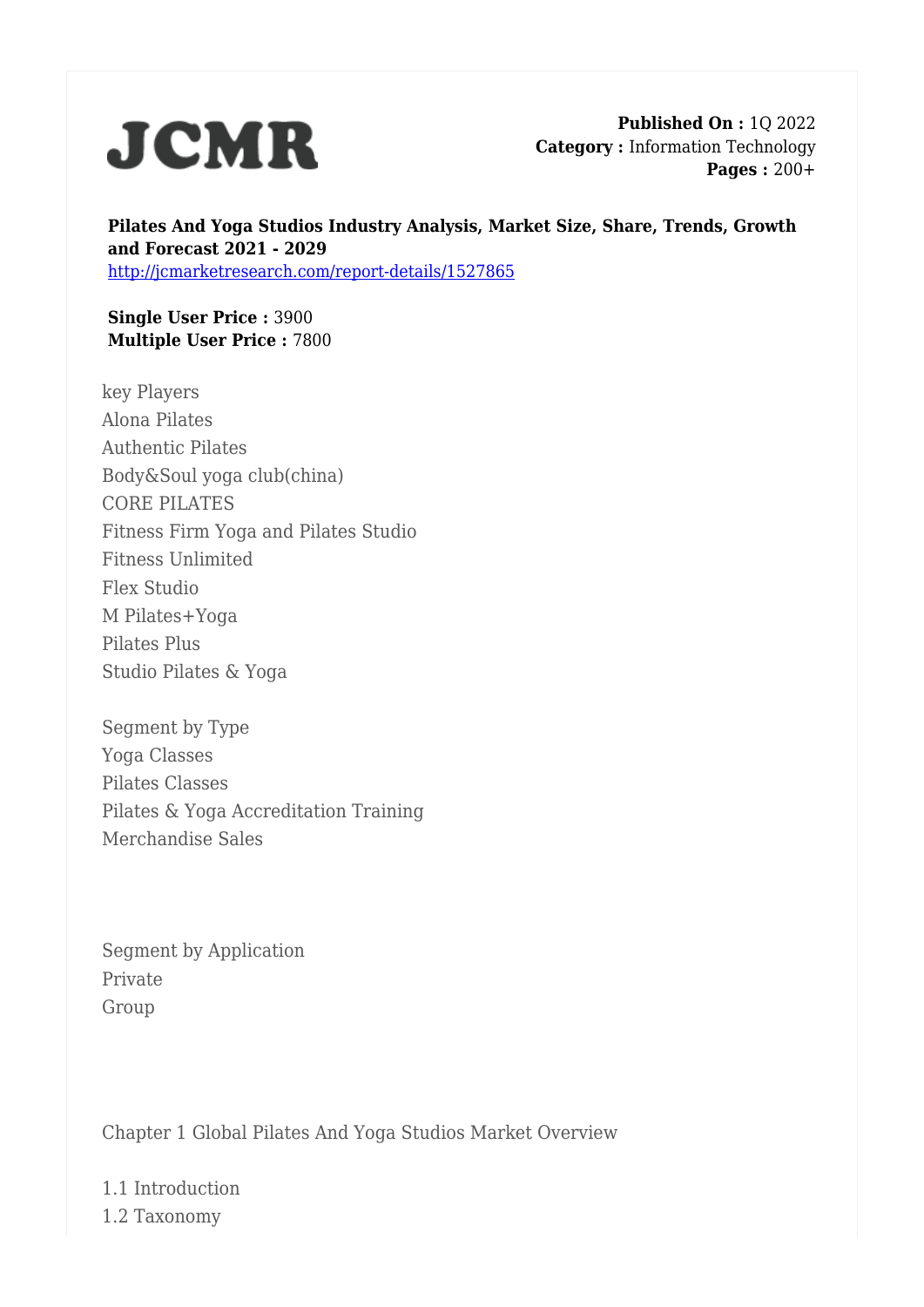- 1.2.1 By Product Type & End User
- 1.2.2 By Region
- 1.3 Drivers for Pilates And Yoga Studios Market
- 1.4 Restraints for Pilates And Yoga Studios Market
- 1.5 Opportunities for Pilates And Yoga Studios Market
- 1.6 Trends for Pilates And Yoga Studios Market
- 1.7 COVID-19 Impact Assessment on Pilates And Yoga Studios Industry
- 1.8 Macro-economic Factors
- 1.9 Regulatory Framework
- 1.10 Pricing Analysis by Region, 2020
- 1.11 Opportunity Map Analysis
- 1.12 Opportunity Orbits
- 1.13 Market Investment Feasibility Index
- 1.14 PEST Analysis
- 1.15 PORTERS Five Force Analysis
- 1.16 Go to Market Strategy
- 1.17 Value Chain Analysis
- 1.18 Cost Structure Analysis
- 1.19 Regional Market Share and BPS Analysis

Chapter 2 Global Pilates And Yoga Studios Market Overview

2.1 Global Pilates And Yoga Studios Market by Product Type

2.1.1 Global Pilates And Yoga Studios Market Value (US\$ Mn) and Volume (Units) Comparison by Product Type (2013-2029)

2.1.2 Global Pilates And Yoga Studios Market Value (US\$ Mn) and Volume (Units) Market Share by Product Type in 2019

2.1.3 Global Pilates And Yoga Studios Market Attractiveness Analysis by Product Type, (2013-2020)

2.2 Global Pilates And Yoga Studios Market by End User

2.2.1 Global Pilates And Yoga Studios Market Value (US\$ Mn) and Volume (Units) Comparison by End User (2013-2029)

2.2.2 Global Pilates And Yoga Studios Market Value (US\$ Mn) and Volume (Units) Market Share by End User in 2019

2.2.3 Global Pilates And Yoga Studios Market Attractiveness Analysis by End User, (2013-2020)

2.3 Global Pilates And Yoga Studios Market by Region

2.3.1 Global Pilates And Yoga Studios Market Value (US\$ Mn) and Volume (Units) Comparison by Region (2013-2029)

2.3.2 Global Pilates And Yoga Studios Market Value (US\$ Mn) and Volume (Units) Market Share by Region in 2019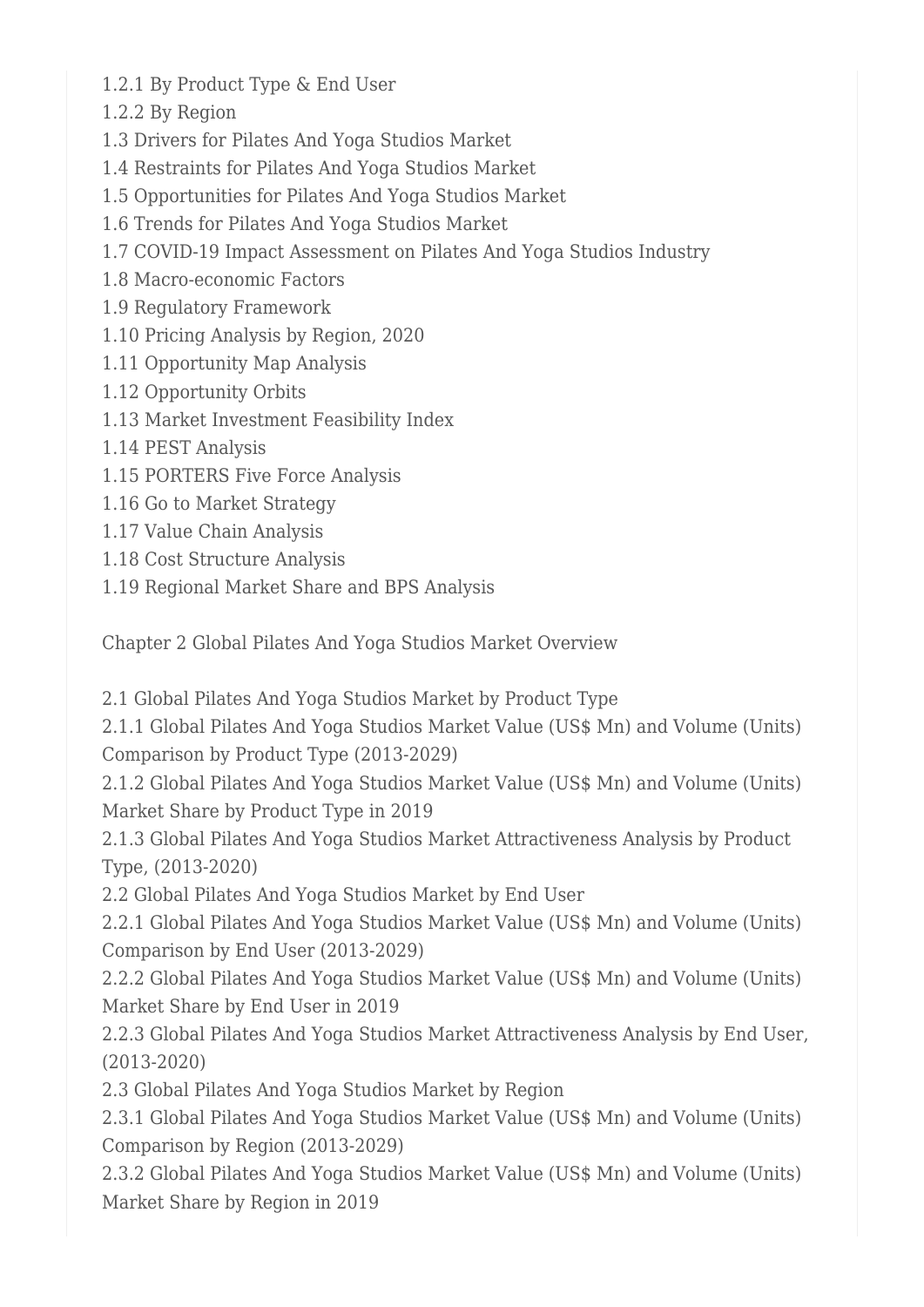2.3.3 Global Pilates And Yoga Studios Market Attractiveness Analysis by Region, (2013-2020)

2.4 Global Pilates And Yoga Studios Market Outlook (2013-2029)

2.4.1 Global Pilates And Yoga Studios Market Value (US\$ Mn) and Volume (Units) (2013-2020)

2.4.2 Global Pilates And Yoga Studios Market Value (US\$ Mn) and Volume (Units) (2021-2029)

2.5 Global Pilates And Yoga Studios Market Value (US\$ Mn) and Volume (Units) by Regions

2.5.1 Global Pilates And Yoga Studios Market Value (US\$ Mn) and Volume (Units) Comparison by Region (2013-2020)

2.5.2 Global Pilates And Yoga Studios Market Value (US\$ Mn) and Volume (Units) Comparison by Region (2021-2029)

2.6 Global Pilates And Yoga Studios Market Value (US\$ Mn) and Volume (Units) by Product Type

2.6.1 Global Pilates And Yoga Studios Market Value (US\$ Mn) and Volume (Units) Comparison by Product Type (2013-2020)

2.6.2 Global Pilates And Yoga Studios Market Value (US\$ Mn) and Volume (Units) Comparison by Product Type (2021-2029)

2.7 Global Pilates And Yoga Studios Market Value (US\$ Mn) and Volume (Units) by End User

2.7.1 Global Pilates And Yoga Studios Market Value (US\$ Mn) and Volume (Units) Comparison by End User (2013-2020)

2.7.2 Global Pilates And Yoga Studios Market Value (US\$ Mn) and Volume (Units) Comparison by End User (2021-2029)

2.8 Global Pilates And Yoga Studios Market Y-o-Y Growth Rate Comparison (2014-2029)

2.8.1 Global Pilates And Yoga Studios Market Y-o-Y Growth Rate by Region

2.8.2 Global Pilates And Yoga Studios Market Y-o-Y Growth Rate by Product Type

2.8.3 Global Pilates And Yoga Studios Market Y-o-Y Growth Rate by End User

2.9 Global Pilates And Yoga Studios Market Share Comparison (2013-2029)

2.9.1 Global Pilates And Yoga Studios Market Share by Region

2.9.2 Global Pilates And Yoga Studios Market Share by Product Type

2.9.3 Global Pilates And Yoga Studios Market Share by End User

Chapter 3 North America Pilates And Yoga Studios Market Overview

3.1 North America Pilates And Yoga Studios Market by Product Type

3.1.1 North America Pilates And Yoga Studios Market Value (US\$ Mn) and Volume (Units) Comparison by Product Type (2013-2029)

3.1.2 North America Pilates And Yoga Studios Market Value (US\$ Mn) and Volume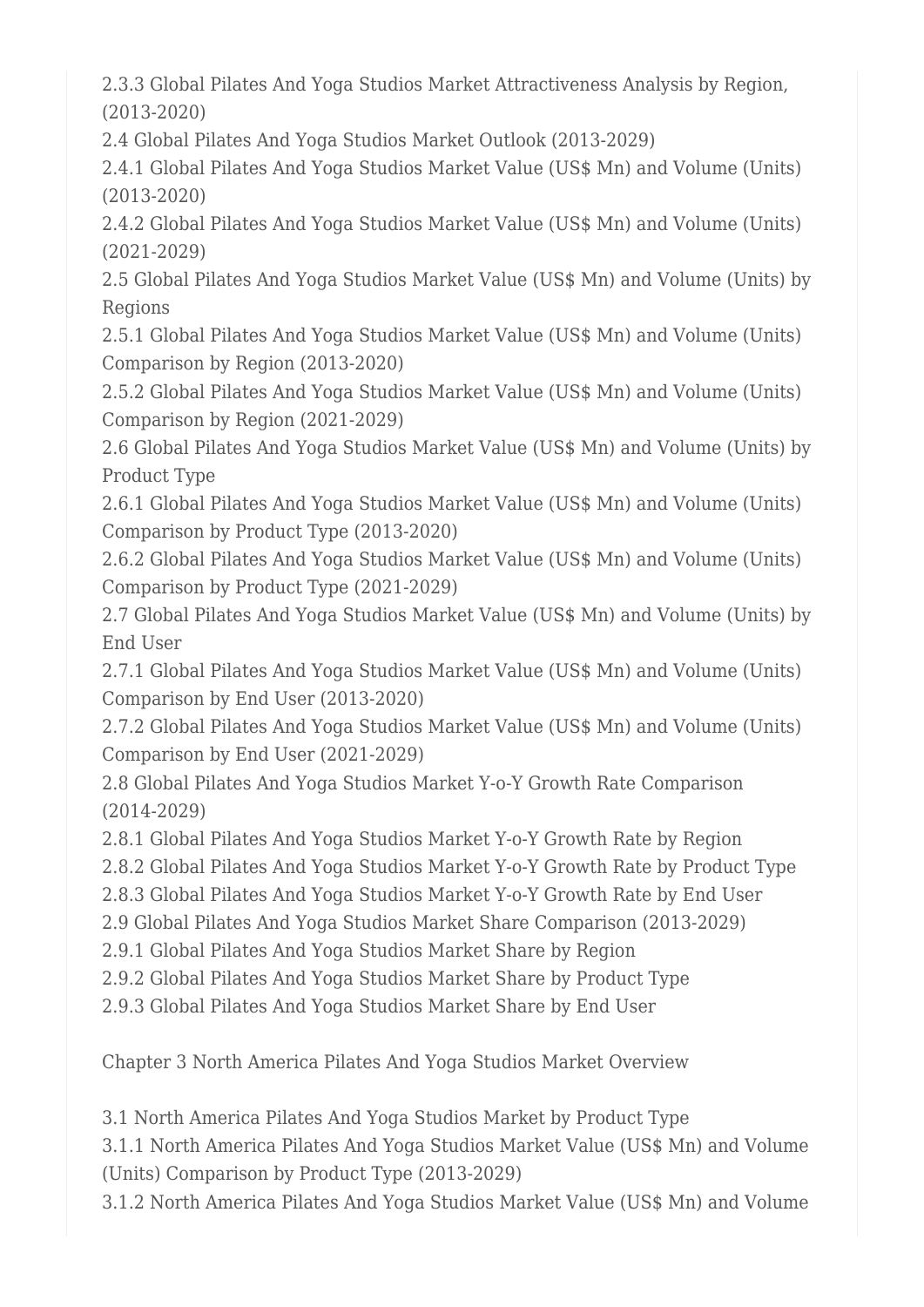(Units) Market Share by Product Type in 2019

3.1.3 North America Pilates And Yoga Studios Market Attractiveness Analysis by Product Type, (2013-2020)

3.2 North America Pilates And Yoga Studios Market by End User

3.2.1 North America Pilates And Yoga Studios Market Value (US\$ Mn) and Volume (Units) Comparison by End User (2013-2029)

3.2.2 North America Pilates And Yoga Studios Market Value (US\$ Mn) and Volume (Units) Market Share by End User in 2019

3.2.3 North America Pilates And Yoga Studios Market Attractiveness Analysis by End User, (2013-2020)

3.3 North America Pilates And Yoga Studios Market by Region

3.3.1 North America Pilates And Yoga Studios Market Value (US\$ Mn) and Volume (Units) Comparison by Region (2013-2029)

3.3.2 North America Pilates And Yoga Studios Market Value (US\$ Mn) and Volume (Units) Market Share by Region in 2019

3.3.3 North America Pilates And Yoga Studios Market Attractiveness Analysis by Region, (2013-2020)

3.4 North America Pilates And Yoga Studios Market Outlook (2013-2029)

3.4.1 North America Pilates And Yoga Studios Market Value (US\$ Mn) and Volume (Units) (2013-2020)

3.4.2 North America Pilates And Yoga Studios Market Value (US\$ Mn) and Volume (Units) (2021-2029)

3.5 North America Pilates And Yoga Studios Market Value (US\$ Mn) and Volume (Units) by Regions

3.5.1 North America Pilates And Yoga Studios Market Value (US\$ Mn) and Volume (Units) Comparison by Region (2013-2020)

3.5.2 North America Pilates And Yoga Studios Market Value (US\$ Mn) and Volume (Units) Comparison by Region (2021-2029)

3.6 North America Pilates And Yoga Studios Market Value (US\$ Mn) and Volume (Units) by Product Type

3.6.1 North America Pilates And Yoga Studios Market Value (US\$ Mn) and Volume (Units) Comparison by Product Type (2013-2020)

3.6.2 North America Pilates And Yoga Studios Market Value (US\$ Mn) and Volume (Units) Comparison by Product Type (2021-2029)

3.7 North America Pilates And Yoga Studios Market Value (US\$ Mn) and Volume (Units) by End User

3.7.1 North America Pilates And Yoga Studios Market Value (US\$ Mn) and Volume (Units) Comparison by End User (2013-2020)

3.7.2 North America Pilates And Yoga Studios Market Value (US\$ Mn) and Volume (Units) Comparison by End User (2021-2029)

3.8 North America Pilates And Yoga Studios Market Y-o-Y Growth Rate Comparison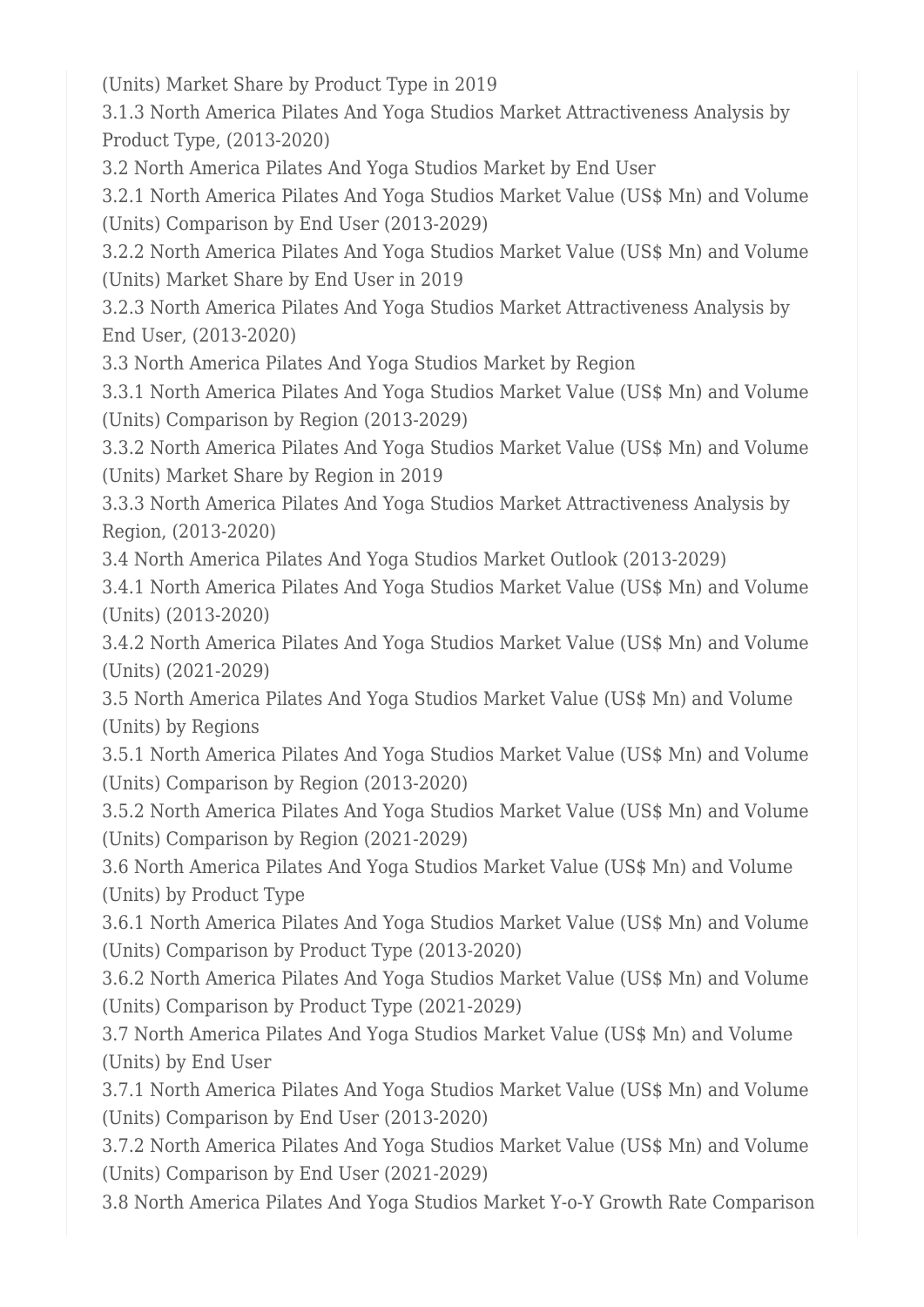(2014-2029)

3.8.1 North America Pilates And Yoga Studios Market Y-o-Y Growth Rate by Region 3.8.2 North America Pilates And Yoga Studios Market Y-o-Y Growth Rate by Product Type

3.8.3 North America Pilates And Yoga Studios Market Y-o-Y Growth Rate by End User

3.9 North America Pilates And Yoga Studios Market Share Comparison (2013-2029)

3.9.1 North America Pilates And Yoga Studios Market Share by Region

3.9.2 North America Pilates And Yoga Studios Market Share by Product Type

3.9.3 North America Pilates And Yoga Studios Market Share by End User

Chapter 4 Europe Pilates And Yoga Studios Market Overview

4.1 Europe Pilates And Yoga Studios Market by Product Type

4.1.1 Europe Pilates And Yoga Studios Market Value (US\$ Mn) and Volume (Units) Comparison by Product Type (2013-2029)

4.1.2 Europe Pilates And Yoga Studios Market Value (US\$ Mn) and Volume (Units) Market Share by Product Type in 2019

4.1.3 Europe Pilates And Yoga Studios Market Attractiveness Analysis by Product Type, (2013-2020)

4.2 Europe Pilates And Yoga Studios Market by End User

4.2.1 Europe Pilates And Yoga Studios Market Value (US\$ Mn) and Volume (Units) Comparison by End User (2013-2029)

4.2.2 Europe Pilates And Yoga Studios Market Value (US\$ Mn) and Volume (Units) Market Share by End User in 2019

4.2.3 Europe Pilates And Yoga Studios Market Attractiveness Analysis by End User, (2013-2020)

4.3 Europe Pilates And Yoga Studios Market by Region

4.3.1 Europe Pilates And Yoga Studios Market Value (US\$ Mn) and Volume (Units) Comparison by Region (2013-2029)

4.3.2 Europe Pilates And Yoga Studios Market Value (US\$ Mn) and Volume (Units) Market Share by Region in 2019

4.3.3 Europe Pilates And Yoga Studios Market Attractiveness Analysis by Region, (2013-2020)

4.4 Europe Pilates And Yoga Studios Market Outlook (2013-2029)

4.4.1 Europe Pilates And Yoga Studios Market Value (US\$ Mn) and Volume (Units) (2013-2020)

4.4.2 Europe Pilates And Yoga Studios Market Value (US\$ Mn) and Volume (Units) (2021-2029)

4.5 Europe Pilates And Yoga Studios Market Value (US\$ Mn) and Volume (Units) by Regions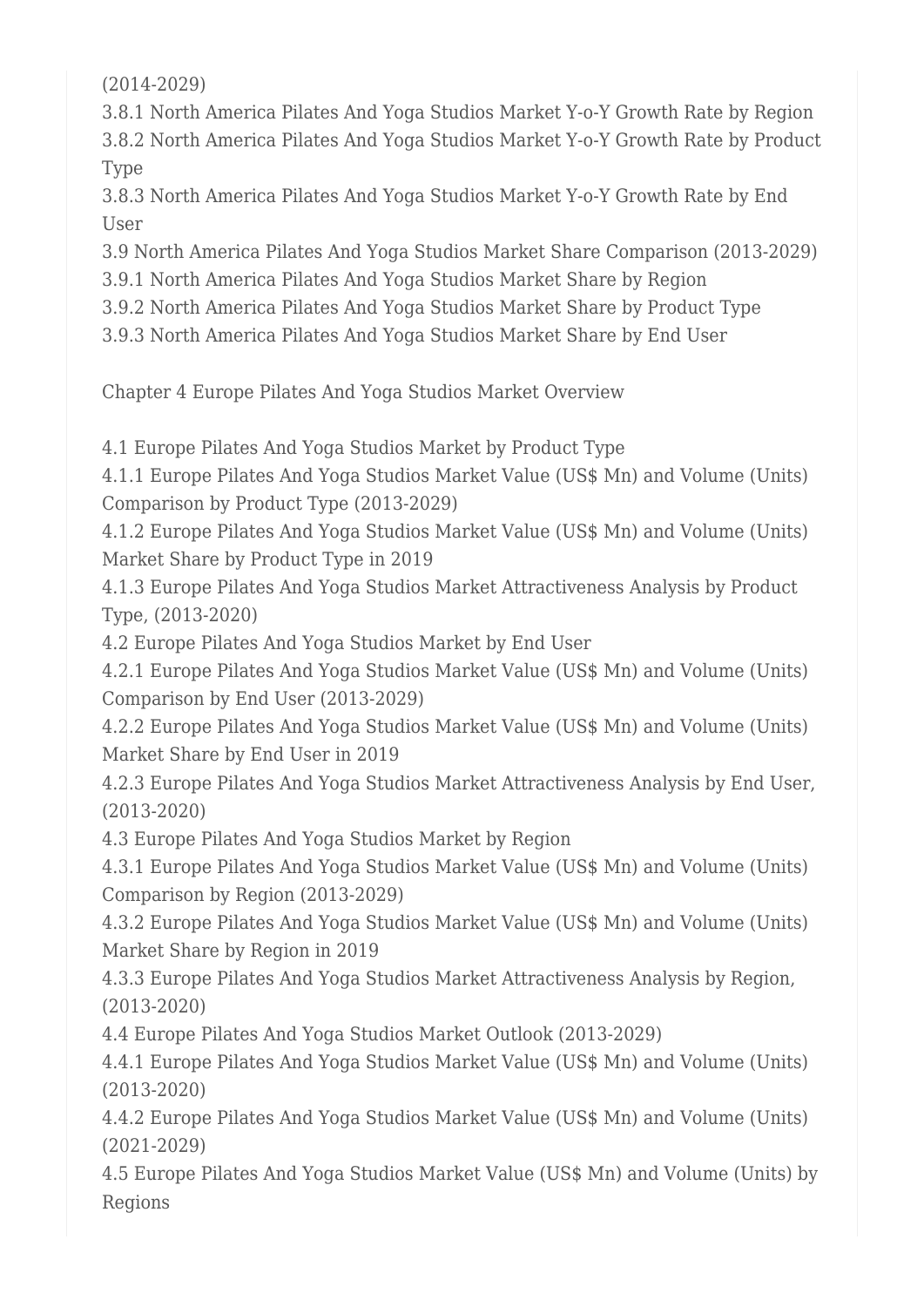4.5.1 Europe Pilates And Yoga Studios Market Value (US\$ Mn) and Volume (Units) Comparison by Region (2013-2020)

4.5.2 Europe Pilates And Yoga Studios Market Value (US\$ Mn) and Volume (Units) Comparison by Region (2021-2029)

4.6 Europe Pilates And Yoga Studios Market Value (US\$ Mn) and Volume (Units) by Product Type

4.6.1 Europe Pilates And Yoga Studios Market Value (US\$ Mn) and Volume (Units) Comparison by Product Type (2013-2020)

4.6.2 Europe Pilates And Yoga Studios Market Value (US\$ Mn) and Volume (Units) Comparison by Product Type (2021-2029)

4.7 Europe Pilates And Yoga Studios Market Value (US\$ Mn) and Volume (Units) by End User

4.7.1 Europe Pilates And Yoga Studios Market Value (US\$ Mn) and Volume (Units) Comparison by End User (2013-2020)

4.7.2 Europe Pilates And Yoga Studios Market Value (US\$ Mn) and Volume (Units) Comparison by End User (2021-2029)

4.8 Europe Pilates And Yoga Studios Market Y-o-Y Growth Rate Comparison (2014-2029)

4.8.1 Europe Pilates And Yoga Studios Market Y-o-Y Growth Rate by Region

4.8.2 Europe Pilates And Yoga Studios Market Y-o-Y Growth Rate by Product Type

4.8.3 Europe Pilates And Yoga Studios Market Y-o-Y Growth Rate by End User

4.9 Europe Pilates And Yoga Studios Market Share Comparison (2013-2029)

4.9.1 Europe Pilates And Yoga Studios Market Share by Region

4.9.2 Europe Pilates And Yoga Studios Market Share by Product Type

4.9.3 Europe Pilates And Yoga Studios Market Share by End User

Chapter 5 Asia Pacific Pilates And Yoga Studios Market Overview

5.1 Asia Pacific Pilates And Yoga Studios Market by Product Type

5.1.1 Asia Pacific Pilates And Yoga Studios Market Value (US\$ Mn) and Volume (Units) Comparison by Product Type (2013-2029)

5.1.2 Asia Pacific Pilates And Yoga Studios Market Value (US\$ Mn) and Volume (Units) Market Share by Product Type in 2019

5.1.3 Asia Pacific Pilates And Yoga Studios Market Attractiveness Analysis by Product Type, (2013-2020)

5.2 Asia Pacific Pilates And Yoga Studios Market by End User

5.2.1 Asia Pacific Pilates And Yoga Studios Market Value (US\$ Mn) and Volume (Units) Comparison by End User (2013-2029)

5.2.2 Asia Pacific Pilates And Yoga Studios Market Value (US\$ Mn) and Volume (Units) Market Share by End User in 2019

5.2.3 Asia Pacific Pilates And Yoga Studios Market Attractiveness Analysis by End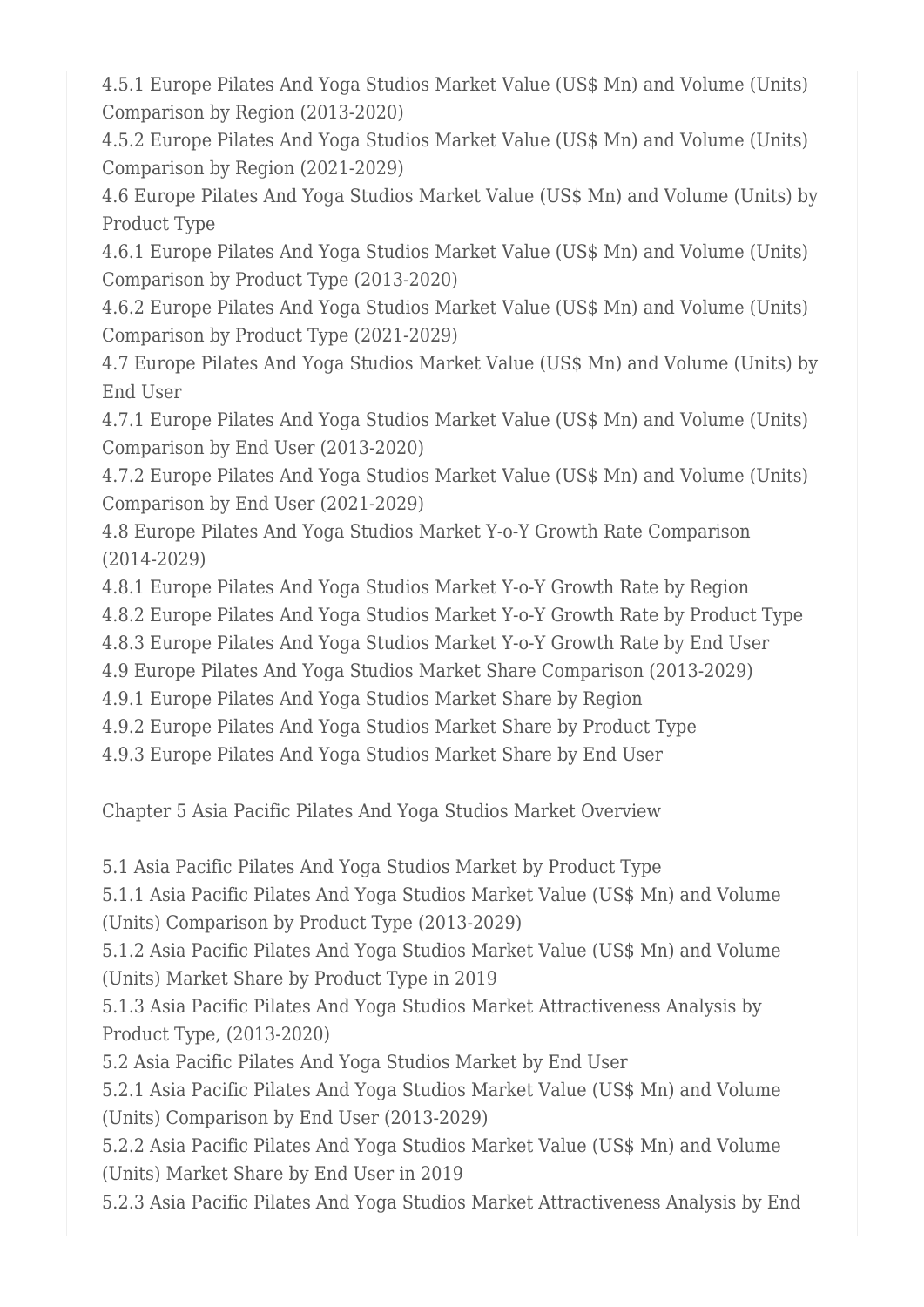User, (2013-2020)

5.3 Asia Pacific Pilates And Yoga Studios Market by Region

5.3.1 Asia Pacific Pilates And Yoga Studios Market Value (US\$ Mn) and Volume (Units) Comparison by Region (2013-2029)

5.3.2 Asia Pacific Pilates And Yoga Studios Market Value (US\$ Mn) and Volume (Units) Market Share by Region in 2019

5.3.3 Asia Pacific Pilates And Yoga Studios Market Attractiveness Analysis by Region, (2013-2020)

5.4 Asia Pacific Pilates And Yoga Studios Market Outlook (2013-2029)

5.4.1 Asia Pacific Pilates And Yoga Studios Market Value (US\$ Mn) and Volume (Units) (2013-2020)

5.4.2 Asia Pacific Pilates And Yoga Studios Market Value (US\$ Mn) and Volume (Units) (2021-2029)

5.5 Asia Pacific Pilates And Yoga Studios Market Value (US\$ Mn) and Volume (Units) by Regions

5.5.1 Asia Pacific Pilates And Yoga Studios Market Value (US\$ Mn) and Volume (Units) Comparison by Region (2013-2020)

5.5.2 Asia Pacific Pilates And Yoga Studios Market Value (US\$ Mn) and Volume (Units) Comparison by Region (2021-2029)

5.6 Asia Pacific Pilates And Yoga Studios Market Value (US\$ Mn) and Volume (Units) by Product Type

5.6.1 Asia Pacific Pilates And Yoga Studios Market Value (US\$ Mn) and Volume (Units) Comparison by Product Type (2013-2020)

5.6.2 Asia Pacific Pilates And Yoga Studios Market Value (US\$ Mn) and Volume (Units) Comparison by Product Type (2021-2029)

5.7 Asia Pacific Pilates And Yoga Studios Market Value (US\$ Mn) and Volume (Units) by End User

5.7.1 Asia Pacific Pilates And Yoga Studios Market Value (US\$ Mn) and Volume (Units) Comparison by End User (2013-2020)

5.7.2 Asia Pacific Pilates And Yoga Studios Market Value (US\$ Mn) and Volume (Units) Comparison by End User (2021-2029)

5.8 Asia Pacific Pilates And Yoga Studios Market Y-o-Y Growth Rate Comparison (2014-2029)

5.8.1 Asia Pacific Pilates And Yoga Studios Market Y-o-Y Growth Rate by Region 5.8.2 Asia Pacific Pilates And Yoga Studios Market Y-o-Y Growth Rate by Product Type

5.8.3 Asia Pacific Pilates And Yoga Studios Market Y-o-Y Growth Rate by End User 5.9 Asia Pacific Pilates And Yoga Studios Market Share Comparison (2013-2029)

5.9.1 Asia Pacific Pilates And Yoga Studios Market Share by Region

5.9.2 Asia Pacific Pilates And Yoga Studios Market Share by Product Type

5.9.3 Asia Pacific Pilates And Yoga Studios Market Share by End User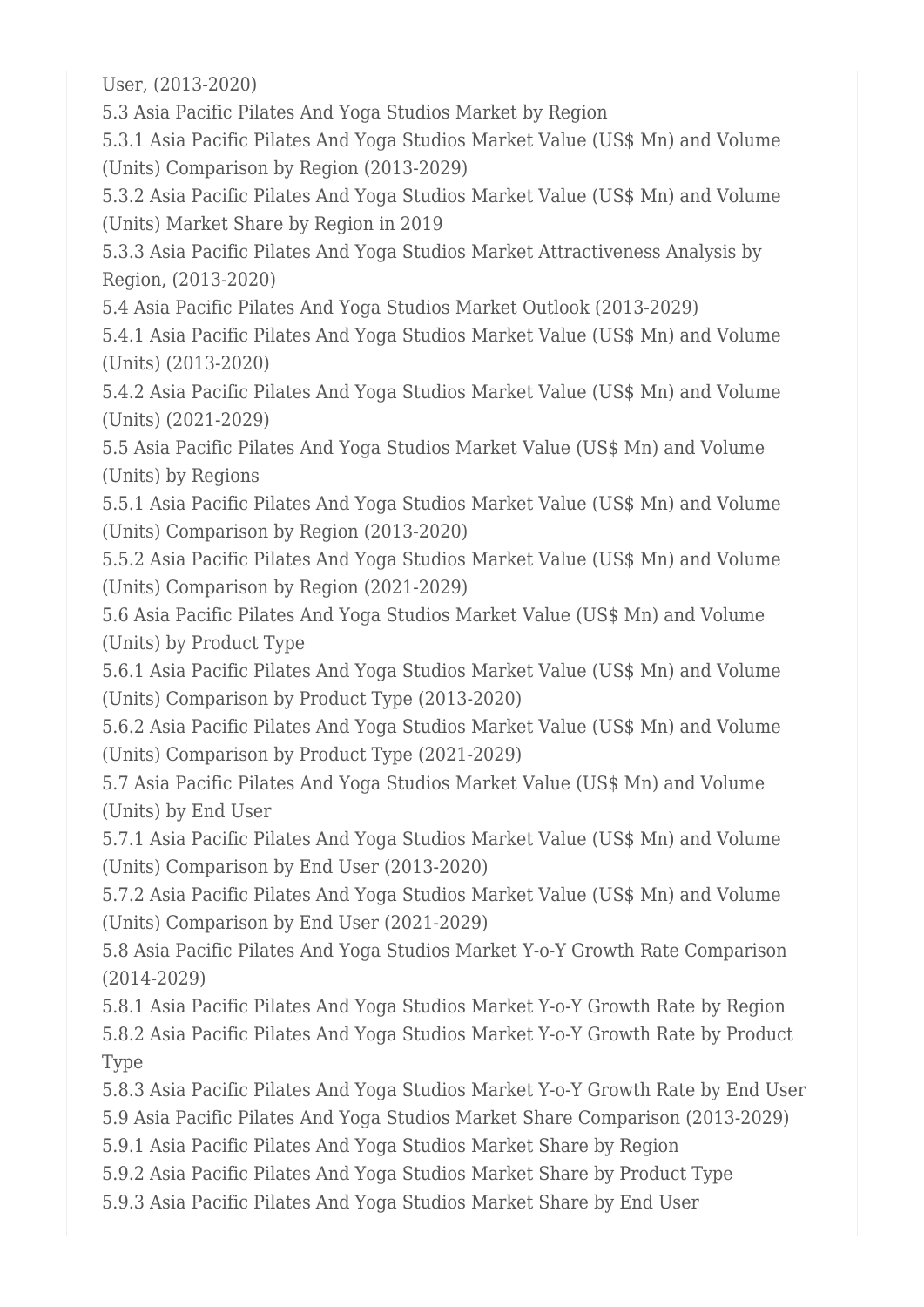Chapter 6 South America Pilates And Yoga Studios Market Overview

6.1 South America Pilates And Yoga Studios Market by Product Type

6.1.1 South America Pilates And Yoga Studios Market Value (US\$ Mn) and Volume (Units) Comparison by Product Type (2013-2029)

6.1.2 South America Pilates And Yoga Studios Market Value (US\$ Mn) and Volume (Units) Market Share by Product Type in 2019

6.1.3 South America Pilates And Yoga Studios Market Attractiveness Analysis by Product Type, (2013-2020)

6.2 South America Pilates And Yoga Studios Market by End User

6.2.1 South America Pilates And Yoga Studios Market Value (US\$ Mn) and Volume (Units) Comparison by End User (2013-2029)

6.2.2 South America Pilates And Yoga Studios Market Value (US\$ Mn) and Volume (Units) Market Share by End User in 2019

6.2.3 South America Pilates And Yoga Studios Market Attractiveness Analysis by End User, (2013-2020)

6.3 South America Pilates And Yoga Studios Market by Region

6.3.1 South America Pilates And Yoga Studios Market Value (US\$ Mn) and Volume (Units) Comparison by Region (2013-2029)

6.3.2 South America Pilates And Yoga Studios Market Value (US\$ Mn) and Volume (Units) Market Share by Region in 2019

6.3.3 South America Pilates And Yoga Studios Market Attractiveness Analysis by Region, (2013-2020)

6.4 South America Pilates And Yoga Studios Market Outlook (2013-2029)

6.4.1 South America Pilates And Yoga Studios Market Value (US\$ Mn) and Volume (Units) (2013-2020)

6.4.2 South America Pilates And Yoga Studios Market Value (US\$ Mn) and Volume (Units) (2021-2029)

6.5 South America Pilates And Yoga Studios Market Value (US\$ Mn) and Volume (Units) by Regions

6.5.1 South America Pilates And Yoga Studios Market Value (US\$ Mn) and Volume (Units) Comparison by Region (2013-2020)

6.5.2 South America Pilates And Yoga Studios Market Value (US\$ Mn) and Volume (Units) Comparison by Region (2021-2029)

6.6 South America Pilates And Yoga Studios Market Value (US\$ Mn) and Volume (Units) by Product Type

6.6.1 South America Pilates And Yoga Studios Market Value (US\$ Mn) and Volume (Units) Comparison by Product Type (2013-2020)

6.6.2 South America Pilates And Yoga Studios Market Value (US\$ Mn) and Volume (Units) Comparison by Product Type (2021-2029)

6.7 South America Pilates And Yoga Studios Market Value (US\$ Mn) and Volume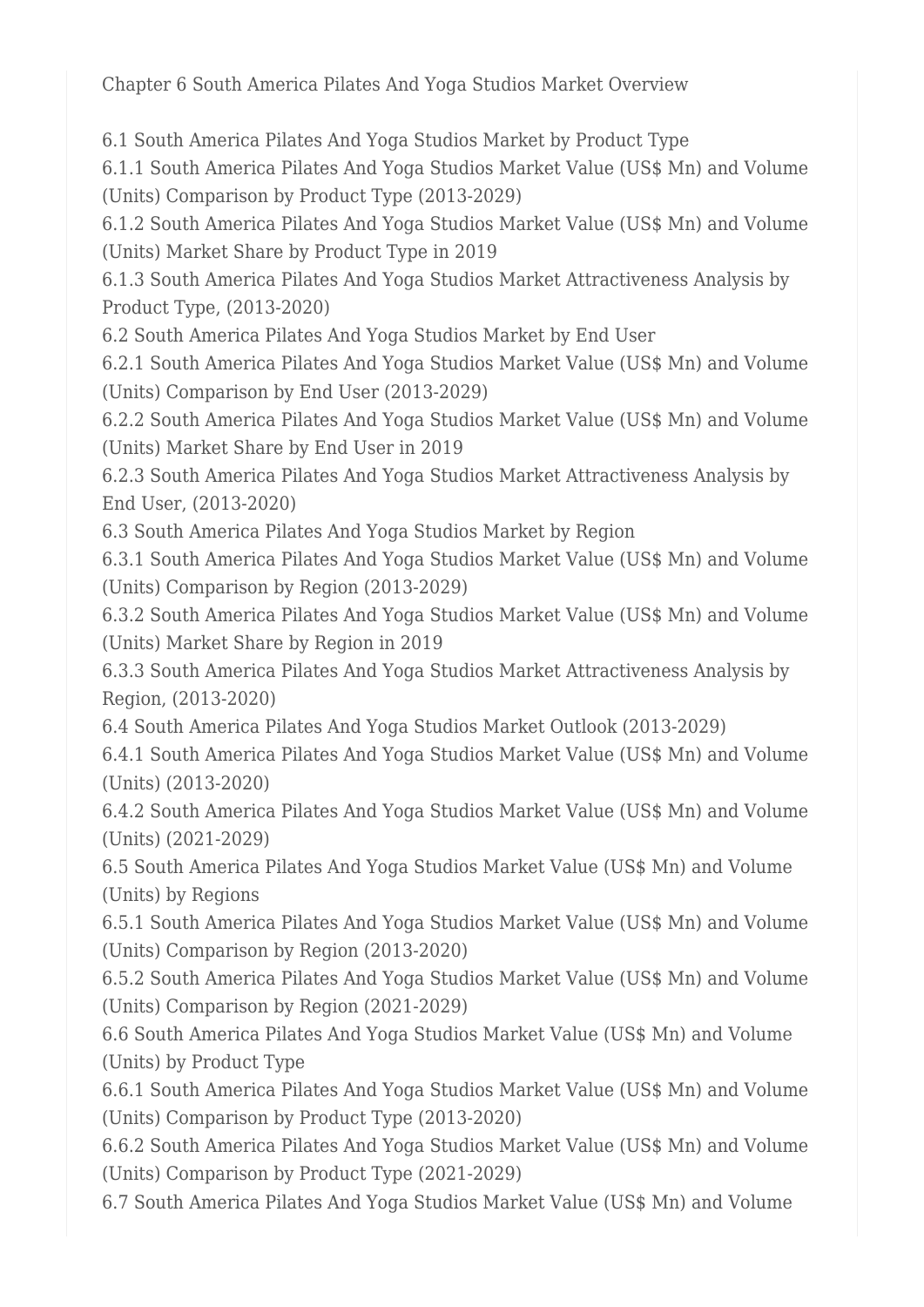(Units) by End User

6.7.1 South America Pilates And Yoga Studios Market Value (US\$ Mn) and Volume (Units) Comparison by End User (2013-2020)

6.7.2 South America Pilates And Yoga Studios Market Value (US\$ Mn) and Volume (Units) Comparison by End User (2021-2029)

6.8 South America Pilates And Yoga Studios Market Y-o-Y Growth Rate Comparison (2014-2029)

6.8.1 South America Pilates And Yoga Studios Market Y-o-Y Growth Rate by Region 6.8.2 South America Pilates And Yoga Studios Market Y-o-Y Growth Rate by Product Type

6.8.3 South America Pilates And Yoga Studios Market Y-o-Y Growth Rate by End User

6.9 South America Pilates And Yoga Studios Market Share Comparison 2013-2029

6.9.1 South America Pilates And Yoga Studios Market Share by Region

6.9.2 South America Pilates And Yoga Studios Market Share by Product Type

6.9.3 South America Pilates And Yoga Studios Market Share by End User

Chapter 7 MEA Pilates And Yoga Studios Market Overview

7.1 MEA Pilates And Yoga Studios Market by Product Type

7.1.1 MEA Pilates And Yoga Studios Market Value (US\$ Mn) and Volume (Units) Comparison by Product Type (2013-2029)

7.1.2 MEA Pilates And Yoga Studios Market Value (US\$ Mn) and Volume (Units) Market Share by Product Type in 2019

7.1.3 MEA Pilates And Yoga Studios Market Attractiveness Analysis by Product Type, (2013-2020)

7.2 MEA Pilates And Yoga Studios Market by End User

7.2.1 MEA Pilates And Yoga Studios Market Value (US\$ Mn) and Volume (Units) Comparison by End User (2013-2029)

7.2.2 MEA Pilates And Yoga Studios Market Value (US\$ Mn) and Volume (Units) Market Share by End User in 2019

7.2.3 MEA Pilates And Yoga Studios Market Attractiveness Analysis by End User, (2013-2020)

7.3 MEA Pilates And Yoga Studios Market by Region

7.3.1 MEA Pilates And Yoga Studios Market Value (US\$ Mn) and Volume (Units) Comparison by Region (2013-2029)

7.3.2 MEA Pilates And Yoga Studios Market Value (US\$ Mn) and Volume (Units) Market Share by Region in 2019

7.3.3 MEA Pilates And Yoga Studios Market Attractiveness Analysis by Region, (2013-2020)

7.4 MEA Pilates And Yoga Studios Market Outlook (2013-2029)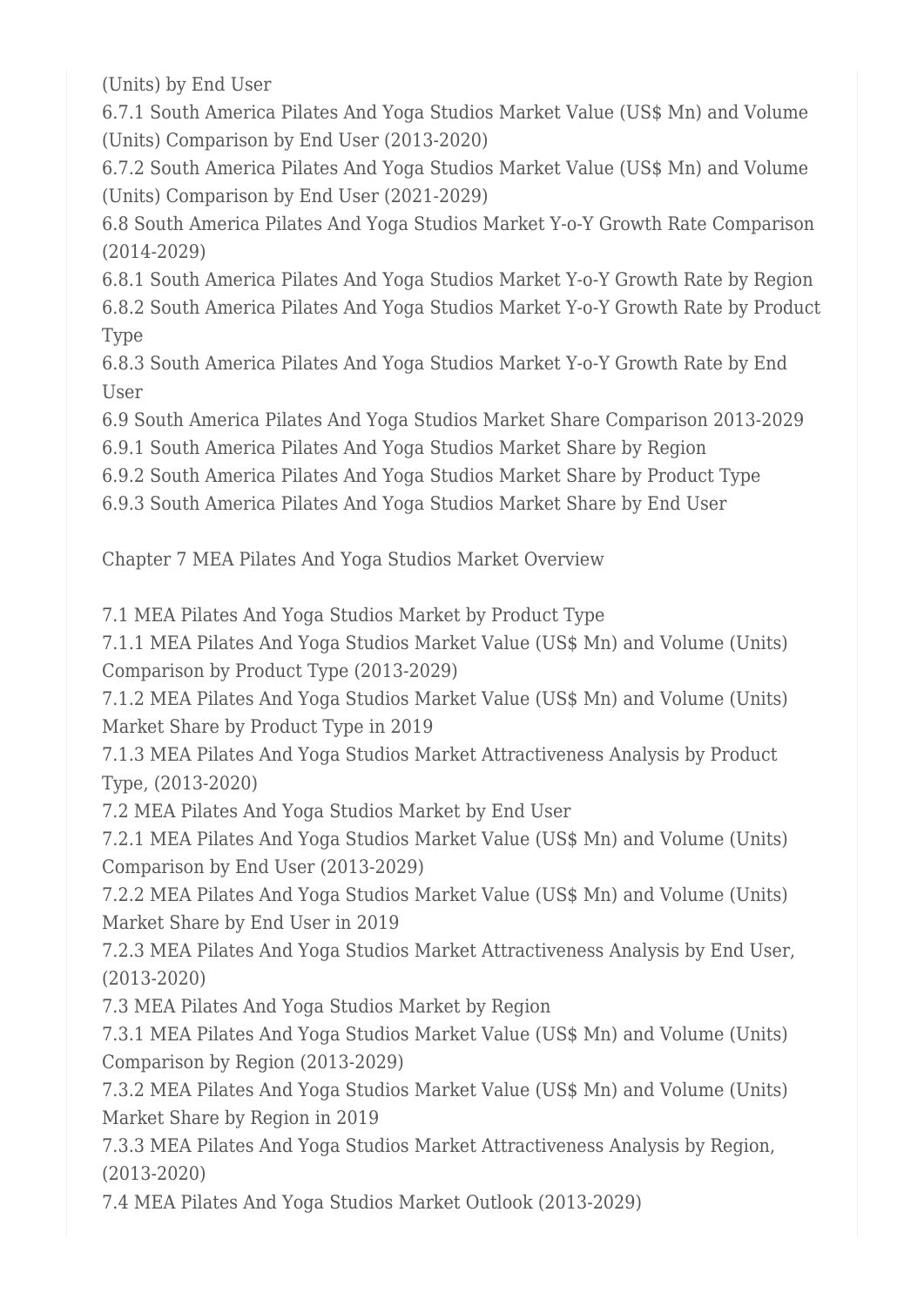7.4.1 MEA Pilates And Yoga Studios Market Value (US\$ Mn) and Volume (Units) (2013-2020)

7.4.2 MEA Pilates And Yoga Studios Market Value (US\$ Mn) and Volume (Units) (2021-2029)

7.5 MEA Pilates And Yoga Studios Market Value (US\$ Mn) and Volume (Units) by Regions

7.5.1 MEA Pilates And Yoga Studios Market Value (US\$ Mn) and Volume (Units) Comparison by Region (2013-2020)

7.5.2 MEA Pilates And Yoga Studios Market Value (US\$ Mn) and Volume (Units) Comparison by Region (2021-2029)

7.6 MEA Pilates And Yoga Studios Market Value (US\$ Mn) and Volume (Units) by Product Type

7.6.1 MEA Pilates And Yoga Studios Market Value (US\$ Mn) and Volume (Units) Comparison by Product Type (2013-2020)

7.6.2 MEA Pilates And Yoga Studios Market Value (US\$ Mn) and Volume (Units) Comparison by Product Type (2021-2029)

7.7 MEA Pilates And Yoga Studios Market Value (US\$ Mn) and Volume (Units) by End User

7.7.1 MEA Pilates And Yoga Studios Market Value (US\$ Mn) and Volume (Units) Comparison by End User (2013-2020)

7.7.2 MEA Pilates And Yoga Studios Market Value (US\$ Mn) and Volume (Units) Comparison by End User (2021-2029)

7.8 MEA Pilates And Yoga Studios Market Y-o-Y Growth Rate Comparison (2014-2029)

7.8.1 MEA Pilates And Yoga Studios Market Y-o-Y Growth Rate by Region

7.8.2 MEA Pilates And Yoga Studios Market Y-o-Y Growth Rate by Product Type

7.8.3 MEA Pilates And Yoga Studios Market Y-o-Y Growth Rate by End User

7.9 MEA Pilates And Yoga Studios Market Share Comparison (2013-2029)

7.9.1 MEA Pilates And Yoga Studios Market Share by Region

7.9.2 MEA Pilates And Yoga Studios Market Share by Product Type

7.9.3 MEA Pilates And Yoga Studios Market Share by End User

Chapter 8 Global Pilates And Yoga Studios Market Company Profiles

8.1 Market Competition Scenario Analysis, By Company

8.2 Competitor Landscape

- 8.3 Company Share Analysis
- 8.4 Company Profiles
- 8.4.1 Company
- 8.4.1.1 Company Overview
- 8.4.1.2 Business Description